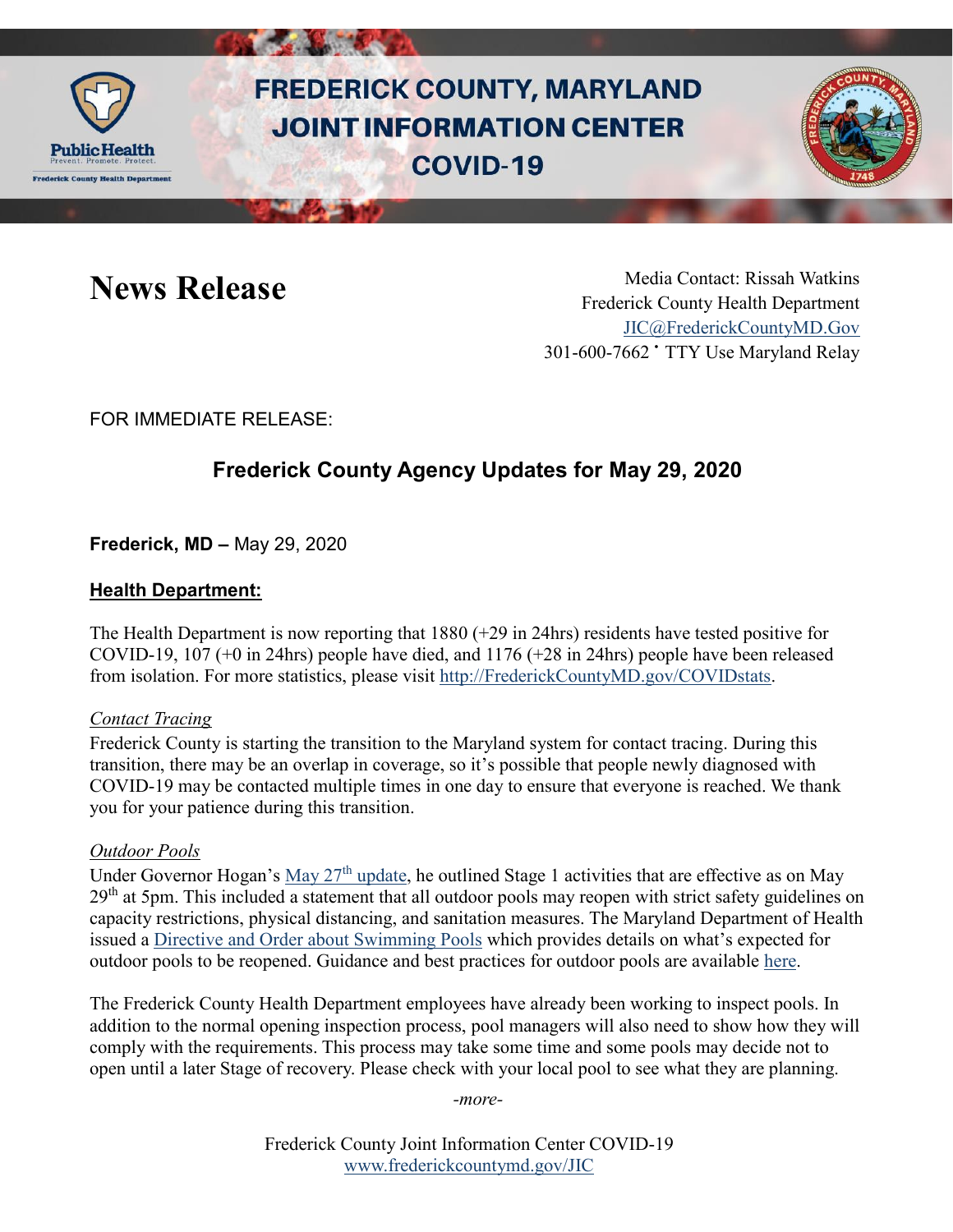

#### **Page 2/JIC**

#### **Emergency Management:**

As of June 1, 2020, Frederick County's emergency text alert service will change how it delivers long messages. Longer text messages will no longer be received in their entirety or across multiple text messages. Instead, a text will include a web link to the entire message. The change is a result of new formatting from Everbridge, the vendor who provides the Division of Emergency Management's AlertFC service.

Users of AlertFC may find receiving messages through the mobile Everbridge app provides a better message experience.

The benefits of using the app to receive messages are:

- Longer messages will be received in the app in their entirety.
- Messages displayed through the app can include images, hyperlinks and additional formatting options.
- All notifications show up in one feed without cluttering your text message feed. Notifications in the app are easy to find and easy to read. New and unread messages are marked with an orange dot to make them easier to find. Unneeded messages can easily be deleted. Keep all, some or none.
- Users can manage their account right from the app. Update your subscriptions, profile information, contact methods and more.
- Apps make it easy to silence notifications whenever needed through your smartphone's built-in quiet time management.

To use the Everbridge app to receive notifications instead of text messages, download the app from your smartphone's app store. Once installed, go to your profile and remove you phone number(s) from the SMS text field. Instructions on downloading and using the Everbridge app are available at [www.frederickcountymd.gov/alertapp.](http://www.frederickcountymd.gov/alertapp) For questions or assistance on using the app email [Alert@FrederickCountyMD.gov.](mailto:Alert@FrederickCountyMD.gov)

#### **Frederick Health Hospital:**

#### *COVID-19 Testing Site Relocation*

Starting Monday, June 1, COVID-19 testing operations will relocate from the Toll House location to the Frederick Health Village (former State Farm Complex). Testing will continue to be an outdoor operation, utilizing a similar set-up to what was established at Toll House. Testing will no longer be conducted at our Toll House location after May 31. [https://www.frederickhealth.org/Patients-](https://www.frederickhealth.org/Patients-Visitors/Coronavirus-COVID-19-.aspx)[Visitors/Coronavirus-COVID-19-.aspx](https://www.frederickhealth.org/Patients-Visitors/Coronavirus-COVID-19-.aspx)

New Location: Hours of Operation: Frederick Health Village Open Daily 1 Frederick Health Way (formerly State Farm Drive) 7 a.m. – 2 p.m. Frederick, MD 21701

Frederick County Joint Information Center COVID-19 [www.frederickcountymd.gov/JIC](https://frederickcountymd.gov/JIC) *-more-*